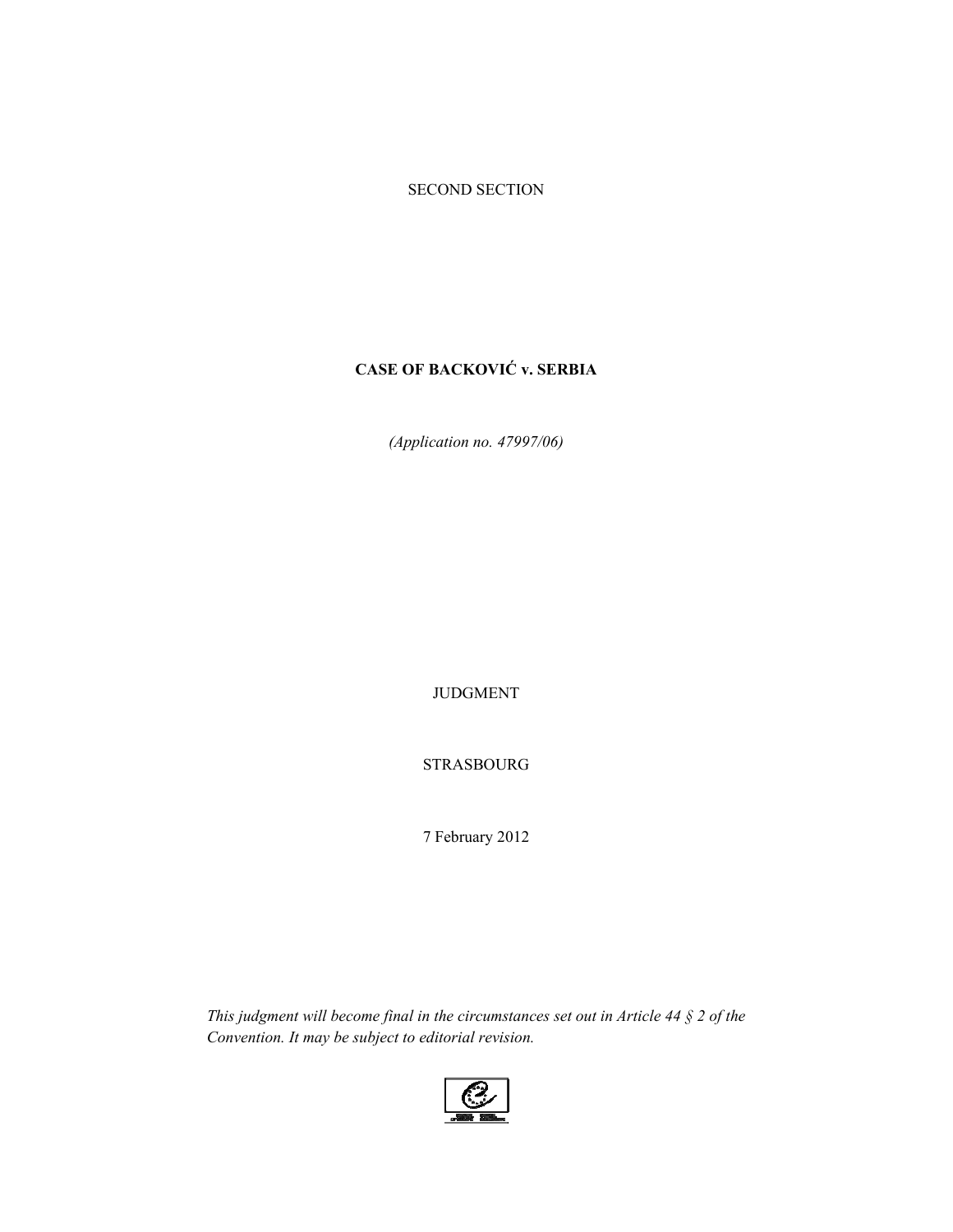### **In the case of Backović v. Serbia,**

The European Court of Human Rights (Second Section), sitting as a Chamber composed of: Françoise Tulkens, *President,*  Danutė Jočienė,

 Isabelle Berro-Lefèvre, András Sajó, Işıl Karakaş, Guido Raimondi, *judges,*  Milenko Kreća, ad hoc *judge,* 

and Stanley Naismith, *Section Registrar,* 

Having deliberated in private on 17 January 2012, delivers the following judgment, which was adopted on that date:

### PROCEDURE

1. The case originated in an application (no. 47997/06) against Serbia lodged with the Court under Article 34 of the Convention for the Protection of Human Rights and Fundamental Freedoms ("the Convention") by a Serbian national, Mr Čedomir Backović ("the applicant"), on 3 November 2006.

2. The applicant was represented by Mr V. Zdravković, a lawyer practising in Belgrade. The Serbian Government ("the Government") were represented by their Agent, Mr S. Carić.

3. Mr Dragoljub Popović, the judge elected in respect of Serbia, was unable to sit in the case (Rule 28). The Government accordingly appointed Mr Milenko Kreća to sit as an *ad hoc* judge (Article 27 § 2 of the Convention and Rule 29 § 1 as in force at the time).

4. The applicant alleged that he had been denied access to a court in the determination of his civil rights and obligations.

5. On 12 April 2010 the President of the Second Section decided to give notice of the application to the Government. It was also decided to rule on the admissibility and merits of the application at the same time (former Article 29 § 3).

# THE FACTS

### I. THE CIRCUMSTANCES OF THE CASE

6. The applicant was born in 1956 and lives in Sombor, Serbia.

7. The facts of the case, as submitted by the parties, may be summarised as follows.

8. On 24 February 2005 the applicant bought a store together with a plot of land from the P Company (plot A).

9. As the owner of the above real estate, as well as of plots B and C, the P Company was burdened with a landed servitude (*lični realni teret*) in favour of third persons, requiring their life-long maintenance (*doživotno izdržavanje*).

10. On the basis of the above contract, however, the servitude in question, being tied, *inter alia*, to plot A, was partly transferred to the applicant as its new owner.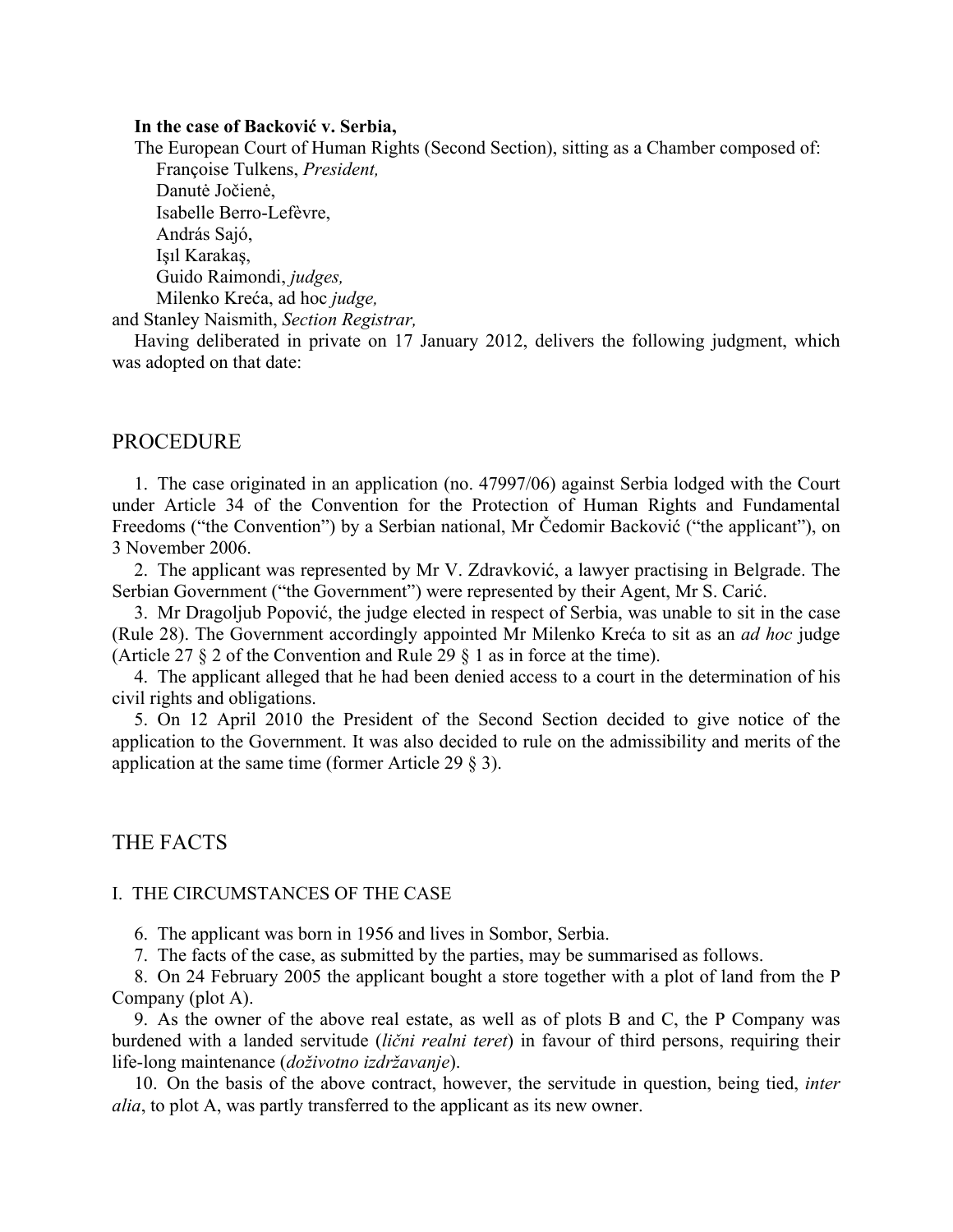11. On 30 March 2005 the applicant and the P Company concluded a court-certified amendment to the contract of 24 February 2005. The P Company thereby accepted to reimburse the applicant for any payments made in connection with the said servitude. This entitlement was itself constituted as a separate landed servitude (easement, *stvarni realni teret*) tied to plots B and C and established in favour of the applicant as the current owner of plot A, as well as any future owners thereof.

12. On 30 March 2005 the applicant filed a request with the Municipal Cadastre Office (*Služba za katastar nepokretnosti*) in Sombor, seeking registration of his easement.

13. On 11 April 2005 the Municipal Cadastre Office rejected the applicant's request, stating that the registration sought could not be granted in view of the relevant domestic law.

14. On 18 July 2005 the applicant appealed against this decision.

15. On 30 January 2006 the applicant supplemented his appeal with an expert opinion provided by a well-known domestic legal expert, according to whom the applicant's entitlement of 30 March 2005 was an easement and, as such, had had to be registered by the Municipal Cadastre Office. The expert, retained by the applicant, further noted that the rights of the third persons in question remained unaffected, thus implying that their consent was not needed.

16. On 29 May 2006 the legal branch of the Department of Geodesy (*Republički geodetski zavod - sector za pravne poslove*) confirmed the impugned decision of the Municipal Cadastre Office. It stated that the applicant had not offered any proof that the third persons in question had agreed to the arrangement reached on 24 February 2005 and 30 March 2005. It also noted that no judicial review by means of an administrative dispute was possible.

17. Both the Municipal Cadastre Office and the Department of Geodesy are administrative authorities and, as such, part of the respondent State's executive branch of government.

### II. RELEVANT DOMESTIC LAW

# **A. The Cadastre Act 1992 (Zakon o državnom premeru i katastru i upisima prava na nepokretnostima; published in the Official Gazette of the Republic of Serbia - OG RS - nos. 83/92, 53/93, 67/93, 48/94, 12/96, 15/96, 34/01, 25/02 and 101/05)**

18. Articles 1, 5 § 1, 58a and 58e provide that this Act shall regulate, *inter alia*, the registration of specified real estate-related legal entitlements, including landed servitudes (*realni tereti i službenosti*). Such entitlements shall be deemed constituted upon their registration.

19. Article 58v provides that registration of such entitlements may, *inter alia*, be granted on the basis of a legally valid contract.

20. Article 105 § 3 provides that no judicial review, by means of an administrative dispute, of a registration-related decision issued by the Department of Geodesy shall be possible.

# **B. The Property Act (Zakon o osnovama svojinskopravnih odnosa; published in the Official Gazette of the Socialist Federal Republic of Yugoslavia nos. 6/80 and 36/90; the Official Gazette of the Federal Republic of Yugoslavia - OG FRY - no. 29/96, and OG RS no. 115/05)**

21. Article 52 provides, *inter alia*, that a landed servitude shall be deemed constituted upon its registration, i.e. entry in the relevant land register (*modus acquirendi*).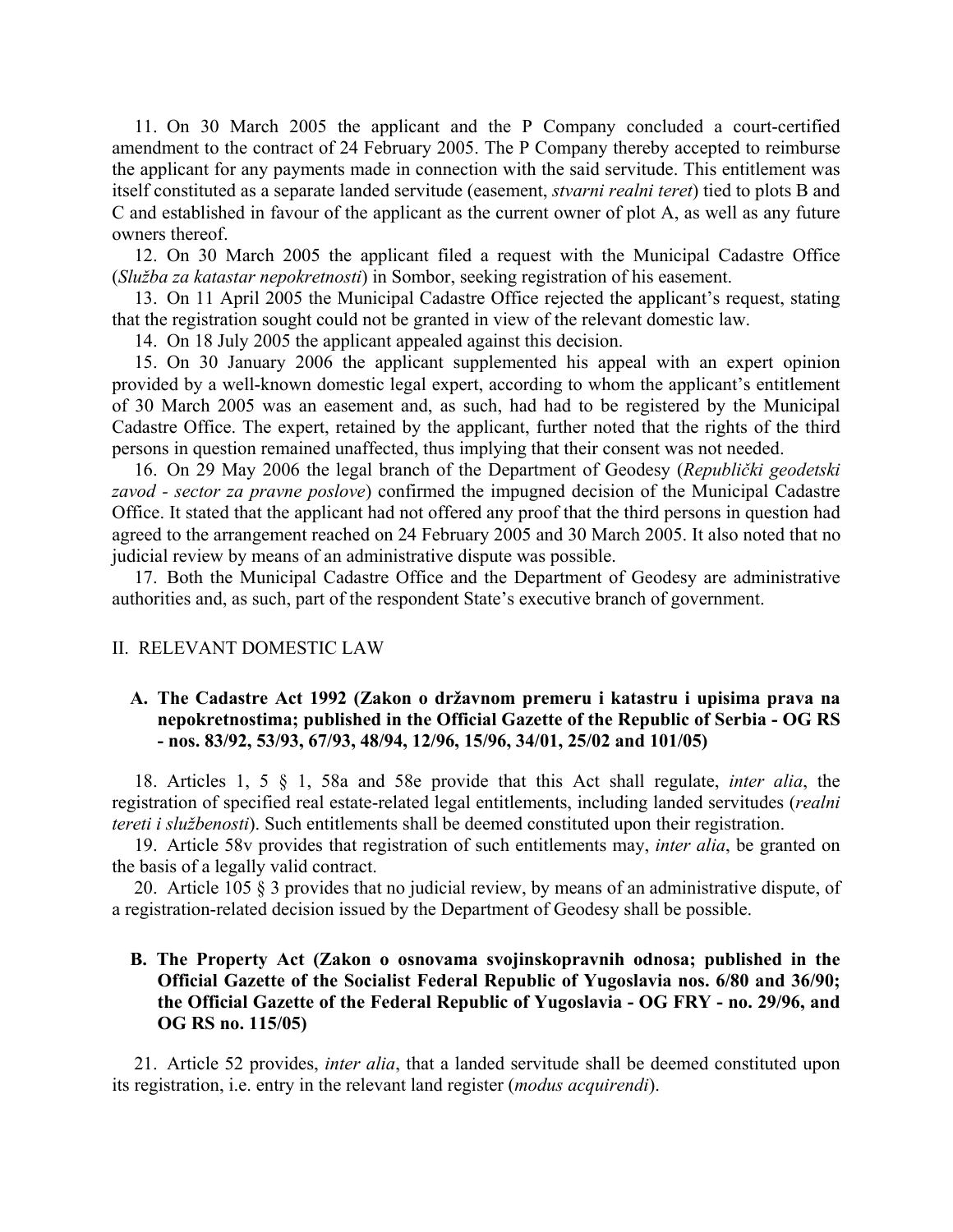### **C. The Cadastre Act 2009 (Zakon o državnom premeru i katastru; published in OG RS nos. 72/09 and 18/10)**

22. Article 180 § 1 provides that all second instance decisions issued in accordance with "this Act" shall be subject to judicial review by means of an administrative dispute.

23. This Act entered into force on 11 September 2009, thereby repealing the Cadastre Act 1992.

# **D. The General Administrative Proceedings Act (Zakon o opštem upravnom postupku; published in OG FRY nos. 33/97 and 31/01, as well as in OG RS no. 30/10)**

24. Article 13 provides that final administrative decisions granting certain rights or imposing certain obligations may be annulled, cancelled or amended only in situations envisaged by this Act. The Supreme Court clarified that this provision implies that only administrative decisions granting certain rights or imposing certain obligations may be considered final (Uvp II 50/2004 of 26 January 2006).

25. Articles 32-38 set out the details as regards the possible recusal of civil servants who are authorised to decide in individual administrative matters.

### **E. The Civil Servants Act (Zakon o državnim službenicima; published in OG RS nos. 79/05, 81/05, and 83/05)**

26. Articles 5 provides that a civil servant (*državni službenik*) shall be obliged to act in accordance with the Constitution, the applicable legislation and the rules of his profession, as well as to adhere to the principles of impartiality and political neutrality. A civil servant shall further, in the course of his work, desist from expressing or asserting any political beliefs.

27. Article 6 provides that civil servants shall be accountable for the legality, quality and efficiency of their work, respectively. No one shall be allowed to influence them in the performance of their duties.

28. Article 18 provides, *inter alia*, that a civil servant shall be obliged to execute a verbal order issued by his superior except if he considers that the order in question is contrary to the law or the relevant professional rules or that its execution may "cause harm". A civil servant shall be obliged to execute a repeated written order of his superior issued to the same effect. He shall, however, be obliged to refuse the execution of a verbal or a written order whose execution would amount to a punishable offence. In a situation of this kind the civil servant in question shall be obliged to report the entire matter, by means of a written submission, to his authorised supervisor.

29. Articles 49-81, 86 and 126-132 provide details as regards the recruitment of civil servants as well as the termination of their employment. Article 62 § 1 provides that civil servants shall, in principle, be employed on a permanent basis.

30. This Act entered into force on 1 July 2006, thus repealing earlier legislation regulating the status of civil servants.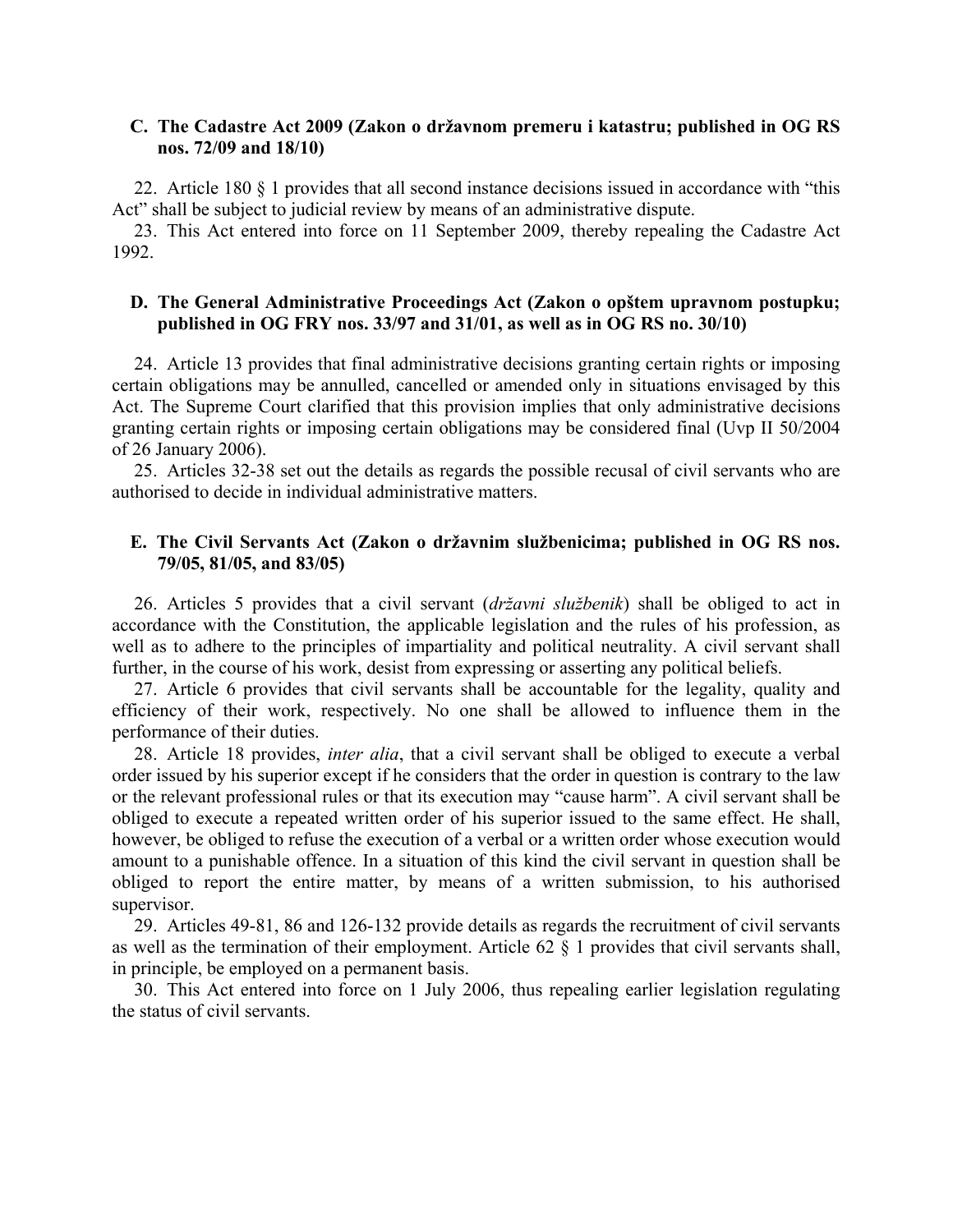### III. RELEVANT INTERNATIONAL FINDINGS

### **A. European Commission, Serbia and Montenegro, 2005 Progress Report, COM (2005) 561, p. 13**

#### 31. Relevant sections of this report read as follows:

"Pending the adoption and full implementation of new laws, the Serbian administration remains overstaffed but at the same time suffers from a shortage of qualified personnel and undue political interference, which affects both institutional and policy continuity.

In the context of the reform strategy, the Serbian Parliament adopted the ... Law on Public Administration and the Law on Civil Servants ..."

### **B. Analytical report accompanying the Commission's Opinion on Serbia's application for membership of the European Union, COM (2011) 668, p. 14**

32. Relevant sections of this report read as follows:

"1.1.3. Public administration

The legal framework providing for public administration reform (PAR) is largely in place in Serbia and administrative capacities are generally well developed, in particular at central level. A Strategy for PAR was adopted by the Government in 2004 and supplemented by an Action Plan covering the period 2009-2012 ...

The implementation of the Strategy is making slow progress ...

The Law on Civil Servants ..[,] adopted in 2005, regulates the position of employees in the public administration. The Law was subsequently amended to establish educational requirements for civil servant posts, aimed at increasing professionalism and reducing the risk of political influence and nepotism ... A significant number of appointments for senior civil servant positions are still pending. Selection procedures are not applied uniformly and, in the absence of criteria for final recruitment decisions, managers still have excessive discretionary powers when choosing candidates from lists prepared by the competitions' selection panels. Competence and professionalism in appointments at management and lower levels in the administration need to become the rule ...

A Human Resources Management Service was established in 2006, in charge of ... internal advertising and public competitions for non-management jobs ... and overseeing the general professional training programme for civil servants. A Strategy for the professional training of civil servants for the period 2011- 2013 was adopted in July 2011 ... However, only a small percentage of civil servants, and in particular a very small percentage of managers, takes part in this training. Induction training is not provided."

# THE LAW

#### I. ALLEGED VIOLATION OF ARTICLE 6 § 1 OF THE CONVENTION

33. The applicant complained under Article 6 § 1 of the Convention that he had been denied access to a court of law in the determination of his civil rights and obligations.

34. This provision, in its relevant part, reads as follows:

"In the determination of his civil rights and obligations ... everyone is entitled to a ... hearing ... by [a] ... tribunal established by law ..."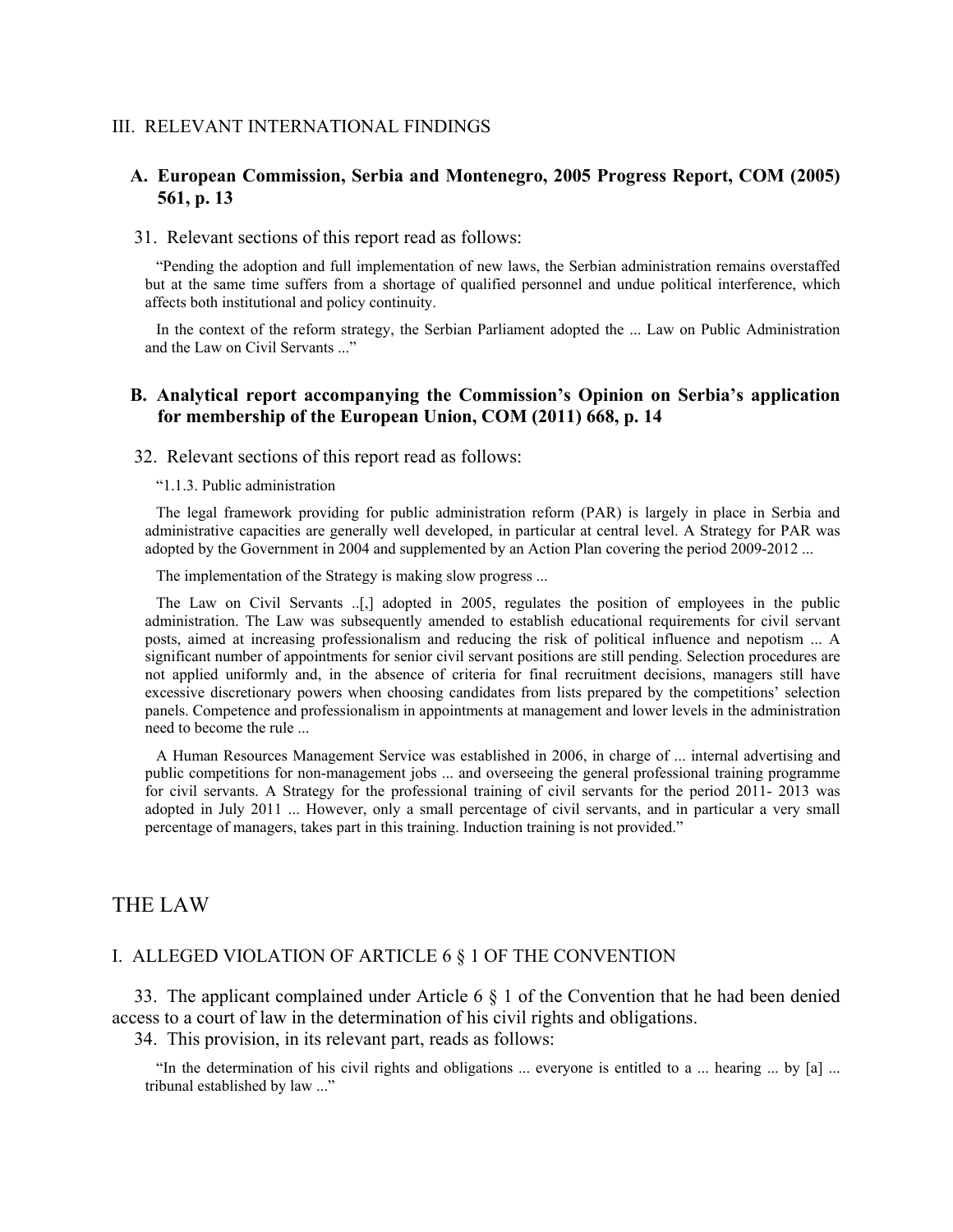### **A. Admissibility**

35. The Government maintained that the applicant had failed to make use of the available domestic remedies at the time, as well as subsequently, whereby his request would have been determined by a "tribunal" within the meaning of Article 6 § 1 of the Convention.

36. The Court considers that this objection goes to the very heart of the question whether the applicant had been denied the right of access to a court in the determination of his civil rights and obligations in breach of Article 6 § 1. It would thus be more appropriately examined at the merits stage.

37. The Court notes that the applicant's complaint is not manifestly ill-founded within the meaning of Article 35 § 3 of the Convention. It further notes that it is not inadmissible on any other ground. It must therefore be declared admissible.

#### **B. Merits**

#### *1. The parties' arguments*

38. The Government opined that there had been no violation of Article 6 § 1 of the Convention.

39. In particular, following the adoption of the new Cadastre Act in 2009 judicial review of decisions rendered by the Department of Geodesy became possible. The applicant should therefore have re-filed his registration request with the Municipal Cadastre Office and, if unsuccessful, appealed this decision to the Department of Geodesy (see paragraph 24 above). A possible rejection of his appeal could itself have subsequently been challenged in a judicial review procedure, i.e. by means of an administrative dispute (see paragraph 22 above).

40. In addition or in the alternative, the Government submitted that the applicant could have brought a separate claim with a civil court, seeking recognition of his entitlement. A judgment in the applicant's favour would have meant that the Municipal Cadastre Office would have had no option but to accept his subsequent request for the registration of the easement in question.

41. Whilst noting in their description of the facts that both "the Municipal Cadastre Office and the Department of Geodesy are ... [a] ... part of the Respondent State's executive", the Government also argued, in respect of the present case, that the civil servants employed with these bodies had been sufficiently "independent" within the meaning of Article 6  $\S$  1. They had been recruited for an indefinite period of time, the termination of their employment had been strictly regulated by law and subject to judicial review, and they could not have lost their jobs merely for refusing to follow the instructions of their superiors. Moreover, the civil servants in question could have been removed from dealing with the matter, had there been any legitimate doubts as regards their impartiality (see paragraphs 26-30 above).

42. Finally, the Government contended that the decisions to refuse the applicant's registration request had been lawful, and noted that neither the Municipal Cadastre Office nor the Department of Geodesy had had an institutional interest to rule one way or another.

43. The applicant reaffirmed his complaint, adding that the breach of his right to a court had been particularly striking in the present case. The registration of his easement had been rejected based on decisions adopted by two administrative bodies and the relevant domestic law, at the time, made it patently clear that no judicial review by means of an administrative dispute was possible.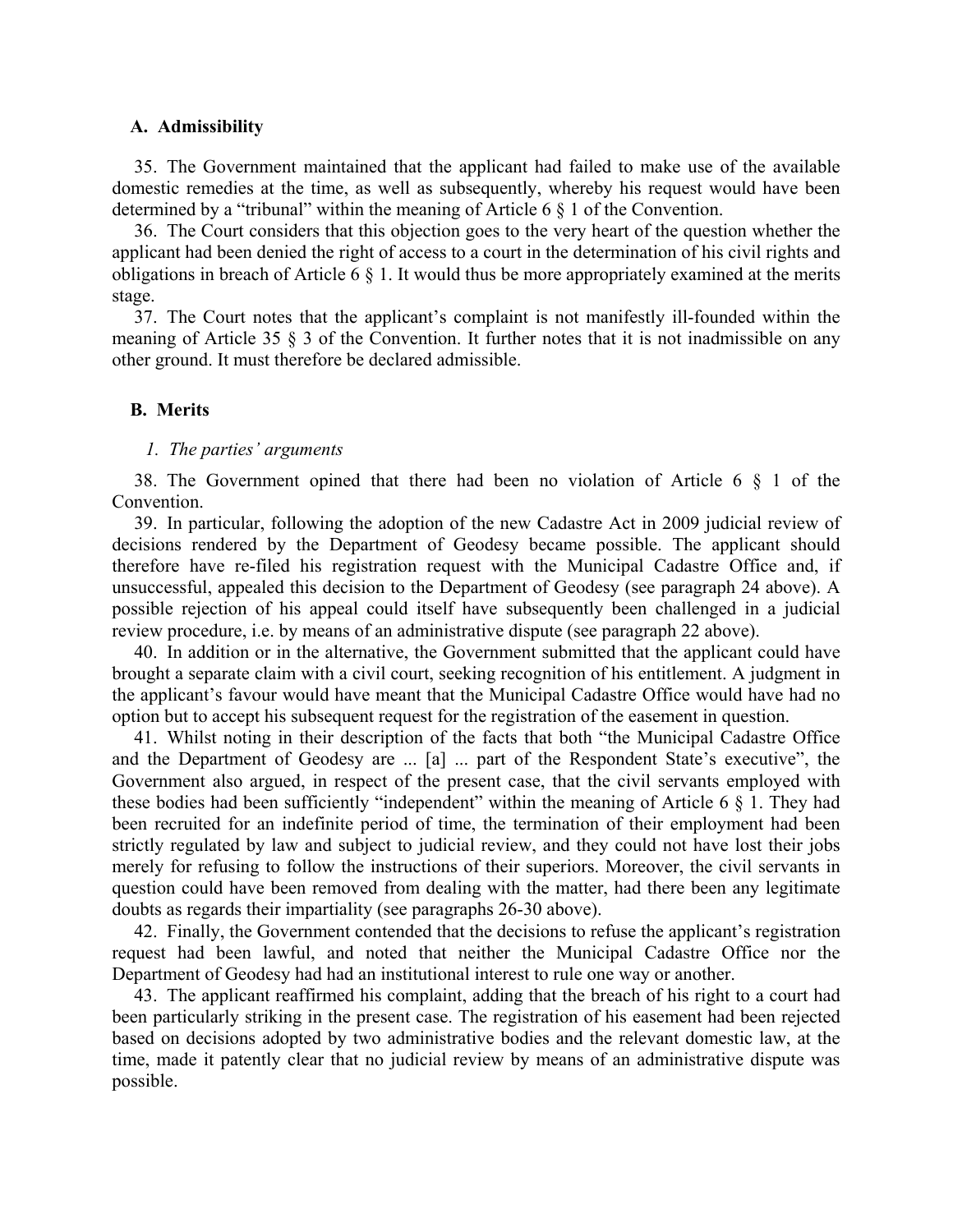44. The applicant further argued that the remedies referred to by the Government could not have been effective. In particular, the violation of his rights had occurred in 2006, whilst the new Cadastre Act had only entered into force in 2009. There was likewise no point in bringing a separate civil suit against the P Company since the latter had never contested the easement constituted in favour of the applicant, and the claim could not have been brought against the Department of Geodesy. Ultimately, following any civil judgment rendered in favour of the applicant, the registration of the easement at issue would still have been up to the same administrative authorities.

45. The applicant lastly noted that the Government's submissions as regards the merits of his registration request were irrelevant in the Convention context.

#### *2. The Court's assessment*

46. In its *Golder v. the United Kingdom* judgment of 21 February 1975, the Court held that Article 6 § 1 "secures to everyone the right to have any claim relating to his civil rights and obligations brought before a court or tribunal" (§ 36, Series A no. 18). This "right to a court", of which the right of access is an aspect, may be relied on by anyone who considers on arguable grounds that an interference with the exercise of his or her civil rights is unlawful and complains that no possibility was afforded to submit that claim to a court or tribunal meeting the requirements of Article 6 § 1 (see, *inter alia*, *Roche v. the United Kingdom* [GC], no. 32555/96, § 117, ECHR 2005-X). Only an institution that has full jurisdiction and satisfies a number of requirements, such as independence of the executive and also of the parties, amounts to a "tribunal" within the meaning of the said provision (see, among other authorities, the *Beaumartin v. France* judgment of 24 November 1994, § 38, Series A no. 296-B). In determining whether a body can be considered to be "independent" account must be taken of the manner of appointment of its members, the duration of their term of office, the existence of guarantees against outside pressures, and the question whether the body presents an appearance of independence (see *Campbell and Fell v. the United Kingdom*, 28 June 1984, § 78, Series A no. 80). The Court further recalls that decisions of administrative authorities which do not themselves satisfy the requirements of Article 6 § 1 should be subject to subsequent control by a "judicial body that has full jurisdiction" (see, *Ortenberg v. Austria*, 25 November 1994, § 31, Series A no. 295-B).

47. Turning to the present case, it is firstly noted that the underlying subject-matter of the applicant's request was real estate-related and pecuniary in nature and that, as such, it clearly falls within the scope of Article 6 § 1 (see, *mutatis mutandis*, *Editions Périscope v. France*, 26 March 1992, § 40, Series A no. 234-B).

48. Secondly, neither the Cadastre Office nor the Department of Geodesy could be deemed, at the relevant time, as fulfilling the requirements of a "tribunal" within the meaning of Article 6 § 1. Admittedly, new legislation was introduced in order to tackle deficiencies in the civil service which had been documented in international reports. However, irrespective of whether or not these changes resulted in the bodies concerned thereafter fulfilling the requirements of a "tribunal", the legislation in question only entered into force on 1 July 2006, which was more than a month after the Department of Geodesy had already rendered its decision in respect of the applicant's request (see paragraphs 16 and 30 above).

49. Thirdly, at the material time, the applicant had been legally barred from seeking judicial review by means of an administrative dispute. This only changed with the adoption of the new Cadastre Act which entered into force on 11 September 2009 (see paragraphs 20, 22 and 23 above). In this regard the Court recalls that the issue of whether domestic remedies have been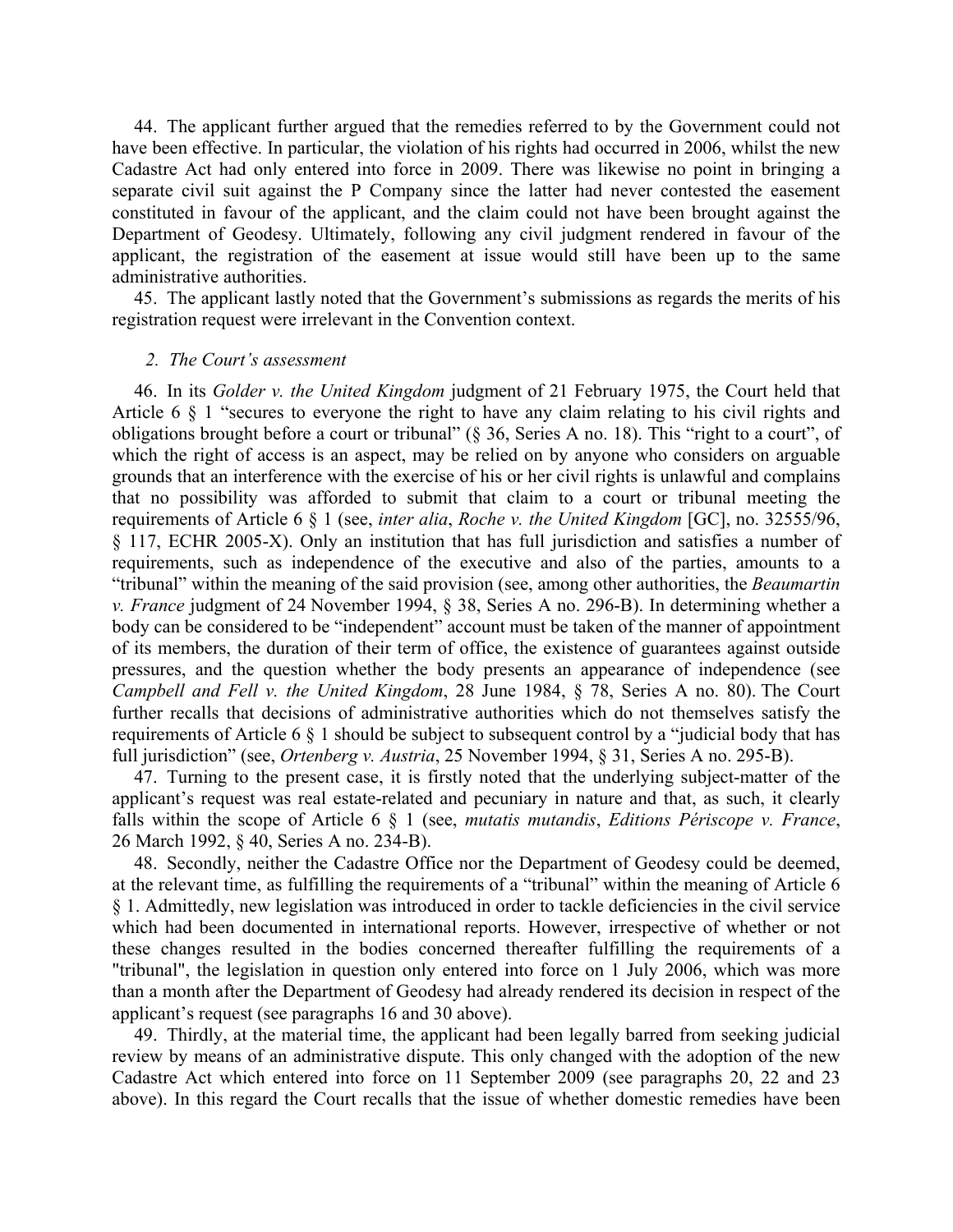exhausted is normally determined by reference to the date when the application was lodged with the Court (see *Baumann v. France*, no. 33592/96, § 47, ECHR 2001-V (extracts)), this rule being, of course, subject to exceptions which may be justified by the specific circumstances of each case (see *Demopoulos v. Turkey and 7 other cases* (dec.) [GC], nos. 46113/99, 3843/02, 13751/02, 13466/03, 14163/04, 10200/04, 19993/04 and 21819/04), § 87, 1 March 2010, *Nogolica v. Croatia* (dec.), no. 77784/01, ECHR 2002-VIII). In the present matter, however, the applicant lodged his application with this Court on 3 November 2006. It was not until 11 September 2009, almost three years later, that he could arguably have re-filed his registration request with the Municipal Cadastre Office and the Department of Geodesy and only then, if unsuccessful, have sought judicial review by means of an administrative dispute. Accordingly, it would be disproportionate to require the applicant to make use of this potential avenue of redress (see, *mutatis mutandis*, *Pikić v. Croatia*, no. 16552/02, § 31, 18 January 2005; and *Parizov v. "the former Yugoslav Republic of Macedonia"*, no. 14258/03, § 46, 7 February 2008).

50. Finally, as regards the Government's argument to the effect that the applicant should have filed a separate civil claim (see paragraph 40 above), the Court accepts the latter's credible response thereto. In particular, following the adoption of any civil judgment in favour of the applicant the registration of the easement at issue would still have been at the discretion of the same administrative authorities. Further, having offered no relevant domestic case-law in support of their contention, the Government have failed to show that in the specific circumstances of the present case a civil claim such as the one referred to would have been anything but theoretical (see, *mutatis mutandis*, *Stojanović v. Serbia*, no. 34425/04, §§ 59 and 60, 19 May 2009). The applicant cannot thus be blamed for not having pursued this remedy.

51. In view of the foregoing and it being understood that it is not its task to determine what the actual outcome of the applicant's registration request should have been, the Court dismisses the Government's preliminary objection and considers that the applicant has been denied access to a court in the determination of his civil rights and obligations.

52. There has, accordingly, been a violation of Article 6 § 1 of the Convention.

#### II. APPLICATION OF ARTICLE 41 OF THE CONVENTION

#### 53. Article 41 of the Convention provides:

"If the Court finds that there has been a violation of the Convention or the Protocols thereto, and if the internal law of the High Contracting Party concerned allows only partial reparation to be made, the Court shall, if necessary, afford just satisfaction to the injured party."

#### **A. Damage**

54. In his application introduced on 3 November 2006 the applicant sought 10,000 Euros (EUR) for the non-pecuniary damage suffered.

55. In his subsequent observations the applicant made no reference to this claim.

56. Rule 60 §§ 2 and 3 of the Rules of Court provides as follows:

"2. The applicant must submit itemised particulars of all [just satisfaction] claims, together with any relevant supporting documents, within the time-limit fixed for the submission of the applicant's observations on the merits unless the President of the Chamber directs otherwise [emphasis added].

3. If the applicant fails to comply with the requirements set out in the preceding paragraphs the Chamber may reject the claims in whole or in part."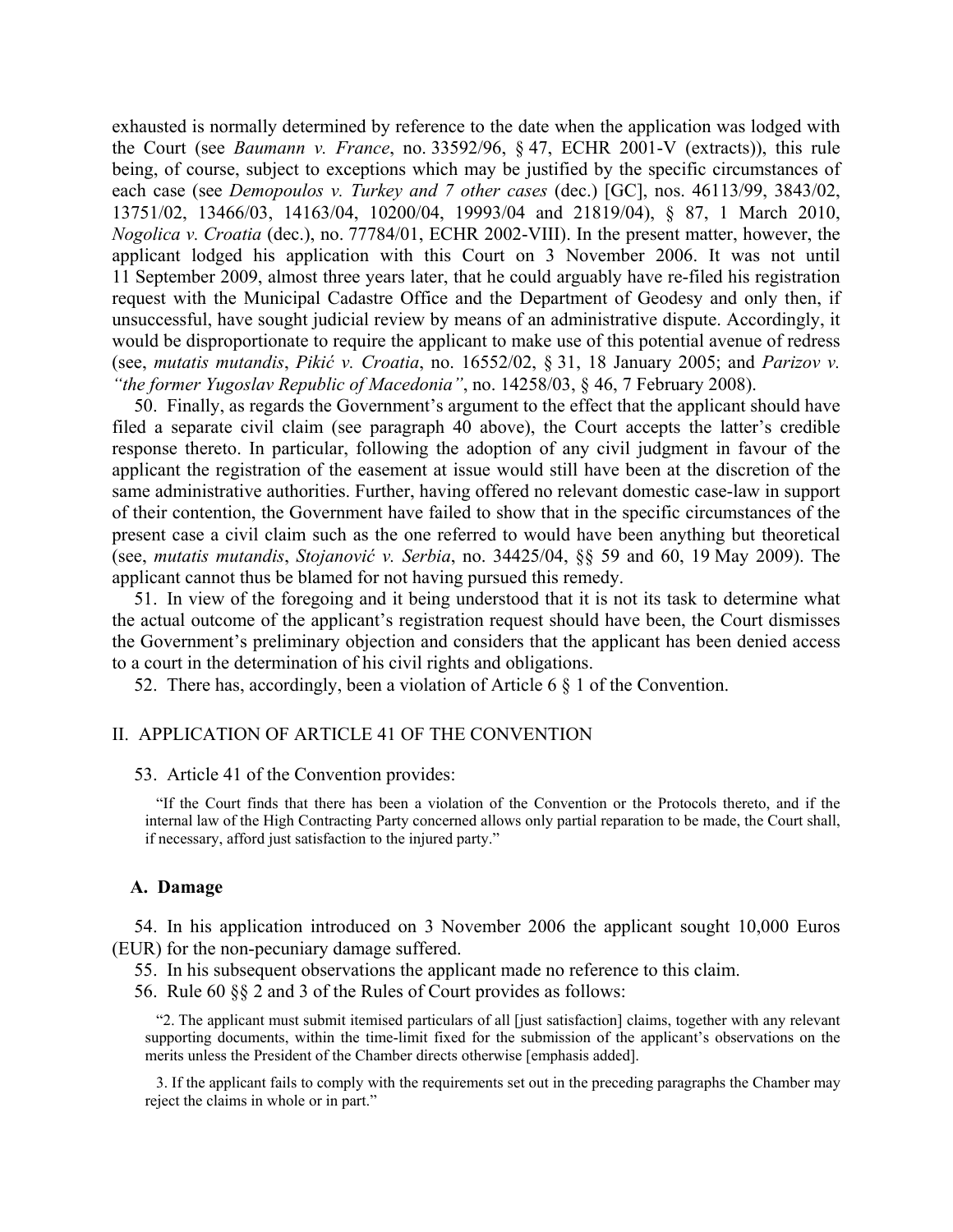57. In view of the above, the applicant's claim must be dismissed in its entirety.

# **B. Costs and expenses**

58. The applicant, however, claimed EUR 2,460 for the costs and expenses incurred before the Court.

59. The Government contested this claim.

60. According to the Court's case-law, an applicant is entitled to the reimbursement of costs and expenses only in so far as it has been shown that these have been actually and necessarily incurred and were also reasonable as to their quantum. In the present case, regard being had to the documents in its possession and the above criteria, the Court considers it reasonable to award the sum of EUR 1,000 for the proceedings before it.

# **C. Default interest**

61. The Court considers it appropriate that the default interest rate should be based on the marginal lending rate of the European Central Bank, to which should be added three percentage points.

# FOR THESE REASONS, THE COURT UNANIMOUSLY

- 1. *Decides* to join to the merits the Government's objection as to the non-exhaustion of domestic remedies and dismisses it;
- 2. *Declares* the application admissible;
- 3. *Holds* that there has been a violation of Article 6 § 1 of the Convention;
- 4. *Holds*

(a) that the respondent State is to pay the applicant, within three months from the date on which the judgment becomes final in accordance with Article 44 § 2 of the Convention, EUR 1,000 (one thousand euros), plus any tax that may be chargeable to the applicant, in respect of the costs and expenses incurred before the Court, to be converted into Serbian Dinars at the rate applicable at the date of settlement;

(b) that from the expiry of the above-mentioned three months until settlement simple interest shall be payable on the above amount at a rate equal to the marginal lending rate of the European Central Bank during the default period plus three percentage points;

5. *Dismisses* the remainder of the applicant's claim for just satisfaction.